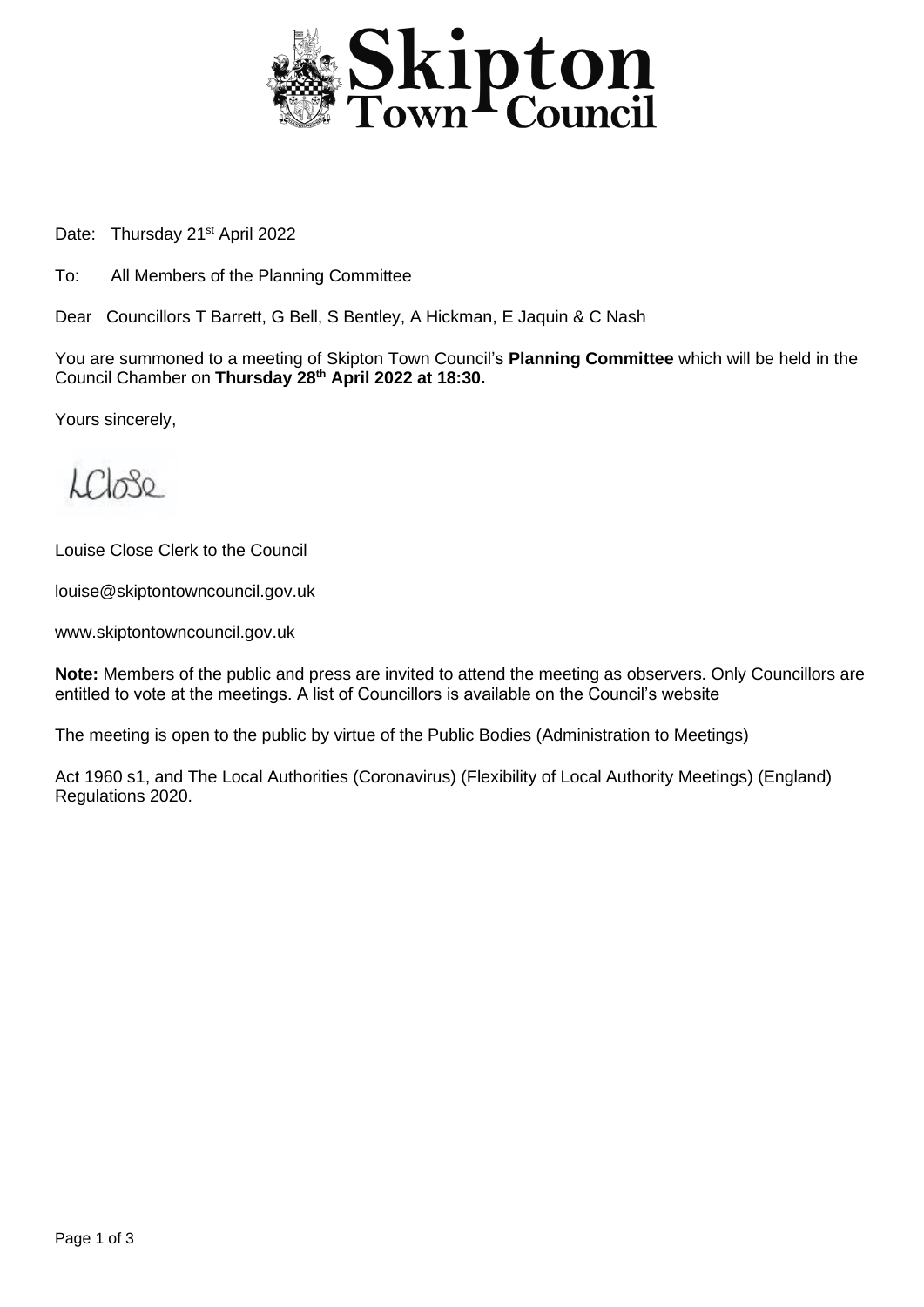# **SKIPTON TOWN COUNCIL 28th April 2022 18:30**

# **A copy of the agenda is available in larger print upon request.**

# **A G E N D A**

#### **1. Chairman's Remarks**

### **2. Apologies for Absence**

#### **3. Disclosures of Interest**

To receive any disclosable pecuniary interests from members on matters to be considered at the meeting. The disclosure should include the nature of the interest.

#### **4. Dispensations**

To decide upon any dispensation requests from members received by the Clerk in respect of this meeting.

#### **5. Representations from public**

RESOLUTION to adjourn the meeting in order to allow members of the public to make representations, answer questions and give evidence in respect of the business on the agenda. Each member of the public is entitled to speak for 3 minutes.

• Questions / observations from members of the public

#### **6. Minutes of the Previous Meeting**

To approve the minutes of the Planning Committee held on the  $13<sup>th</sup>$  January 2022

- **7. To report and receive information arising from the minutes of items not on the agenda**
	- Response to Spatial Planning Consultation

#### **8. Road Safety**

To discuss matters relating to road safety including issues raised at the following areas

- Carleton Road
- Little Brook
- Greatwood & Horse Close estate

#### **9. Land Between A59 And Gargrave Road, East Of The Gargrave Roundabout**

To consider a revised response to Craven District Council regarding Planning Application number 2021/23291/FUL

#### **10. Strategic Housing Land Availability Assessment (SHLAA)**

To consider how to approach a request from Craven District Council to complete a Land Availability Questionnaire for the grazing land at Carleton Road.

\_\_\_\_\_\_\_\_\_\_\_\_\_\_\_\_\_\_\_\_\_\_\_\_\_\_\_\_\_\_\_\_\_\_\_\_\_\_\_\_\_\_\_\_\_\_\_\_\_\_\_\_\_\_\_\_\_\_\_\_ \_\_\_\_\_\_\_\_\_\_